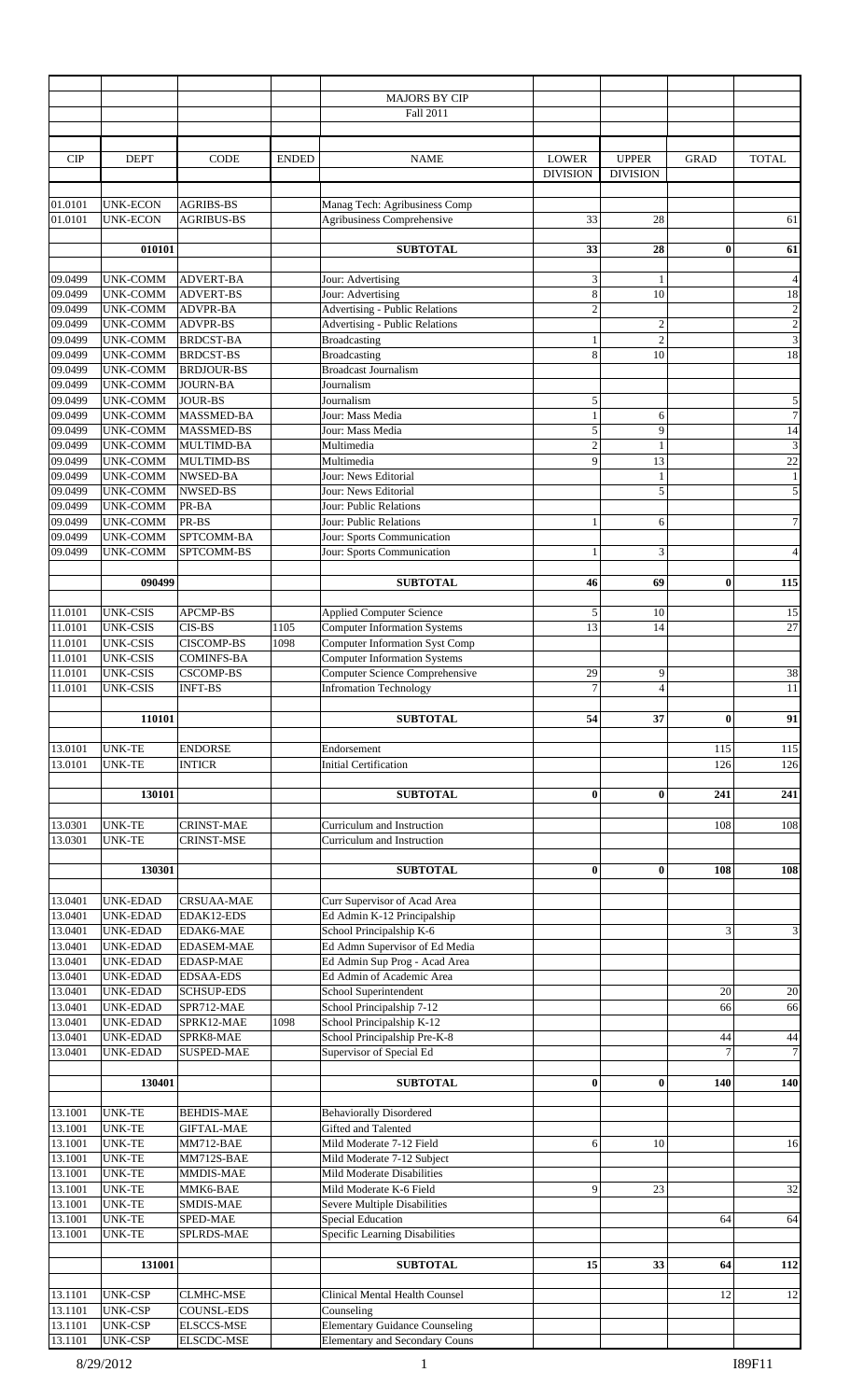|                    |                                    |                                        |              | <b>MAJORS BY CIP</b><br>Fall 2011                                     |                                  |                                 |                   |                         |
|--------------------|------------------------------------|----------------------------------------|--------------|-----------------------------------------------------------------------|----------------------------------|---------------------------------|-------------------|-------------------------|
|                    |                                    |                                        |              |                                                                       |                                  |                                 |                   |                         |
| <b>CIP</b>         | <b>DEPT</b>                        | <b>CODE</b>                            | <b>ENDED</b> | <b>NAME</b>                                                           | <b>LOWER</b><br><b>DIVISION</b>  | <b>UPPER</b><br><b>DIVISION</b> | <b>GRAD</b>       | <b>TOTAL</b>            |
|                    |                                    |                                        |              |                                                                       |                                  |                                 |                   |                         |
| 13.1101<br>13.1101 | <b>UNK-CSP</b><br><b>UNK-CSP</b>   | <b>SCCSRH-MSE</b><br><b>CMCOUN-MSE</b> |              | School Counseling-Rehab<br><b>Community Counseling</b>                |                                  |                                 | 51                | $51\,$                  |
| 13.1101            | <b>UNK-CSP</b>                     | <b>SCELEM-MSE</b>                      |              | <b>School Counseling Elementary</b>                                   |                                  |                                 | $\overline{7}$    | $7\phantom{.0}$         |
| 13.1101            | <b>UNK-CSP</b>                     | <b>SCHPSY-EDS</b>                      |              | School Psychology                                                     |                                  |                                 | 37                | 37                      |
| 13.1101<br>13.1101 | <b>UNK-CSP</b>                     | <b>SCSEC-MSE</b>                       |              | School Counseling Secondary<br>School Counsel Student Affairs         |                                  |                                 | 20<br>17          | $20\,$<br>17            |
| 13.1101            | <b>UNK-CSP</b><br><b>UNK-CSP</b>   | SCSTAF-MSE<br>SDSCCS-MSE               | 1098         | Secondary Guidance Counseling                                         |                                  |                                 | $\mathbf{1}$      | $\mathbf{1}$            |
|                    |                                    |                                        |              |                                                                       |                                  |                                 |                   |                         |
|                    | 131101                             |                                        |              | <b>SUBTOTAL</b>                                                       | $\bf{0}$                         | 0                               | 145               | 145                     |
| 13.1202<br>13.1202 | <b>UNK-TE</b><br><b>UNK-TE</b>     | <b>ECED-MAE</b><br><b>ECSPED-MAE</b>   |              | Early Childhood Education<br>Early Childhood Special Ed               |                                  |                                 |                   |                         |
| 13.1202            | <b>UNK-TE</b>                      | <b>ECUNI-BAE</b>                       |              | Early Childhood Unified B-3rd                                         | 37                               | 38                              |                   | 75                      |
| 13.1202            | <b>UNK-TE</b>                      | <b>ELED-BAE</b>                        |              | Elementary Education Field K-6                                        | 182                              | 239                             |                   | 421                     |
| 13.1202            | <b>UNK-TE</b>                      | <b>ELEDSP-MAE</b>                      |              | <b>ELED</b> Spec                                                      |                                  |                                 |                   |                         |
| 13.1202            | <b>UNK-TE</b>                      | ELR712-MAE                             |              | El Ed Reading Spec 7-12                                               |                                  |                                 |                   |                         |
| 13.1202            | <b>UNK-TE</b>                      | ELRK12-MAE                             |              | El EdReading Spec K-12<br>El Ed Reading Spec K-6                      |                                  |                                 |                   |                         |
| 13.1202<br>13.1202 | <b>UNK-TE</b><br><b>UNK-TE</b>     | ELRK6-MAE<br>MIDED-MSE                 |              | Middle School Education- MSE                                          |                                  |                                 |                   |                         |
| 13.1202            | <b>UNK-TE</b>                      | MIDGRD-BAE                             |              | Middle Grades Field 4-9                                               | $\tau$                           | 22                              |                   | 29                      |
| 13.1202            | <b>UNK-TE</b>                      | MIDGRD-BSE                             |              | Middle Grades Field 4-9                                               | $\mathbf{1}$                     | 11                              |                   | $12\,$                  |
| 13.1202            | <b>UNK-TE</b>                      | MIDSCL-MAE                             |              | Middle School                                                         |                                  |                                 |                   |                         |
| 13.1202            | <b>UNK-TE</b>                      | RDPK12-MAE                             |              | Reading PK-12                                                         |                                  |                                 | 47                | 47                      |
|                    |                                    |                                        |              |                                                                       |                                  |                                 |                   |                         |
|                    | 131202                             |                                        |              | <b>SUBTOTAL</b>                                                       | 227                              | 310                             | 47                | 584                     |
| 13.1303            | UNK-BSED                           | <b>BESPPT-MSE</b>                      |              | Bus Ed Spec Prof Teacher                                              |                                  |                                 |                   |                         |
| 13.1303            | <b>UNK-BSED</b>                    | <b>BSAD-MSE</b>                        |              | <b>Business Spec Acad Discipline</b>                                  |                                  |                                 |                   |                         |
| 13.1303            | UNK-BSED                           | <b>BT-MSE</b>                          |              | <b>Business and Technology</b>                                        |                                  |                                 |                   |                         |
| 13.1303            | UNK-BSED                           | BUS612-BAE                             |              | Basic Business 6-12 Subject                                           | $\mathbf{1}$                     |                                 |                   | 1                       |
| 13.1303            | UNK-BSED                           | BUS712-BAE                             |              | Business 7-12 Subject                                                 | $\boldsymbol{7}$                 | 3                               |                   | $10\,$                  |
| 13.1303<br>13.1303 | <b>UNK-BSED</b><br><b>UNK-BSED</b> | MRK712-BAE<br>VBE712-BAE               |              | Marketing Education 7-12<br><b>Vocational Business 7-12 Field</b>     | $\mathbf{1}$                     | 8                               |                   | $\mathbf{9}$            |
| 13.1303            | <b>UNK-BSED</b>                    | VGDCSL-MSE                             |              | <b>Vocational Guidance Counseling</b>                                 |                                  |                                 |                   |                         |
| 13.1303            | UNK-BSED                           | <b>VOEDAD-MSE</b>                      |              | Vo Ed Academic Discipline                                             |                                  |                                 |                   |                         |
| 13.1303            | <b>UNK-BSED</b>                    | <b>VOEDAG-MSE</b>                      |              | Voc Ed Prof Tch- Agriculture                                          |                                  |                                 |                   |                         |
| 13.1303            | <b>UNK-BSED</b>                    | <b>VOEDBE-MSE</b>                      |              | Voc Ed Prf Tch-Business Ed                                            |                                  |                                 |                   |                         |
| 13.1303            | UNK-BSED                           | VOEDFS-MSE                             |              | Vocational Ed Prof Teach- FCSC<br><b>Vocational Distributive Educ</b> |                                  |                                 |                   |                         |
| 13.1303<br>13.1303 | <b>UNK-BSED</b><br><b>UNK-BSED</b> | VOEDPT-MSE<br>VOEDSN-MSE               |              | Voc Ed Prof Tch- Voc Spc Needs                                        |                                  |                                 |                   |                         |
| 13.1303            | <b>UNK-BSED</b>                    | VOEDTI-MSE                             |              | Voc Ed Prf Tch-Trd and Ind Ed                                         |                                  |                                 |                   |                         |
|                    |                                    |                                        |              |                                                                       |                                  |                                 |                   |                         |
|                    | 131303                             |                                        |              | <b>SUBTOTAL</b>                                                       | 9                                | 11                              | $\mathbf{0}$      | 20                      |
|                    |                                    |                                        |              |                                                                       |                                  |                                 |                   |                         |
| 13.1314            | <b>UNK-PEREC</b>                   | ADPTPE-MAE                             |              | <b>Adapted Physical Education</b>                                     |                                  |                                 |                   |                         |
| 13.1314<br>13.1314 | UNK-PEREC<br>UNK-PEREC             | <b>EXSCICP-BS</b><br>HED712-BAE        |              | 1078 Exercise Science Comprehensive<br>Health Education 7-12 Subject  | $\boldsymbol{7}$<br>$\mathbf{1}$ | 9<br>$\mathbf{1}$               |                   | 16<br>$\overline{2}$    |
| 13.1314            | <b>UNK-PEREC</b>                   | HPEK12-BAE                             |              | Health and PE K-12 Field                                              | 33                               | 67                              |                   | $100\,$                 |
| 13.1314            | <b>UNK-PEREC</b>                   | PE-712-BAE                             |              | Physical Education 7-12 Subj                                          | 18                               | 8                               |                   | 26                      |
| 13.1314            | UNK-PEREC                          | PEACD-MAE                              |              | PE- Academic Option                                                   |                                  |                                 |                   |                         |
| 13.1314            | UNK-PEREC                          | PECOMP-BS                              |              | <b>Physical Education Comp</b>                                        | $\mathbf{1}$                     | 3                               |                   | $\overline{\mathbf{4}}$ |
| 13.1314            | UNK-PEREC                          | PEEXSC-MAE                             |              | Physical Education Exer Sci                                           |                                  |                                 | 8                 | $\,$ 8 $\,$             |
| 13.1314<br>13.1314 | UNK-PEREC<br>UNK-PEREC             | PEK6-BAE<br>PE-MAE                     |              | Physical Education K-6 Subject<br>Physical Education                  | 3                                |                                 | 16                | $\mathfrak{Z}$<br>16    |
| 13.1314            | UNK-PEREC                          | PEMSTR-MAE                             |              | PE Master Teacher                                                     |                                  |                                 | $\mathbf{1}$      | $\mathbf{1}$            |
| 13.1314            | UNK-PEREC                          | PETHES-MAE                             |              | PE Thesis Option                                                      |                                  |                                 |                   |                         |
| 13.1314            | UNK-PEREC                          | <b>SUPPE-MAE</b>                       |              | <b>Supervisor Physical Education</b>                                  |                                  |                                 |                   |                         |
|                    |                                    |                                        |              |                                                                       |                                  |                                 |                   |                         |
|                    | 131314                             |                                        |              | <b>SUBTOTAL</b>                                                       | 63                               | 88                              | 25                | 176                     |
| 13.1316<br>13.1316 | UNK-BIOL<br>UNK-BIOL               | <b>SCIED-MSE</b><br><b>SCIMTH-MSE</b>  |              | <b>Science Education</b><br><b>Science Math Education</b>             |                                  |                                 | $\mathbf{1}$<br>6 | $\mathbf{1}$<br>6       |
|                    |                                    |                                        |              |                                                                       |                                  |                                 |                   |                         |
|                    | 131316                             |                                        |              | <b>SUBTOTAL</b>                                                       | $\bf{0}$                         | $\bf{0}$                        | $\overline{7}$    | $\overline{7}$          |
| 13.1399            | <b>UNK-TE</b>                      | <b>EDTECH-MSE</b>                      |              | <b>Educational Technology</b>                                         |                                  |                                 |                   |                         |
| 13.1399            | <b>UNK-TE</b>                      | <b>INTECH-MSE</b>                      |              | <b>Instructional Technology</b>                                       |                                  |                                 | 87                | 87                      |
| 13.1399            | <b>UNK-TE</b>                      | <b>ITEC-MAE</b>                        |              | ITEC Prof Tch with Tech Ed Spc                                        |                                  |                                 |                   |                         |
|                    | 131399                             |                                        |              | <b>SUBTOTAL</b>                                                       | $\bf{0}$                         | $\bf{0}$                        | 87                | 87                      |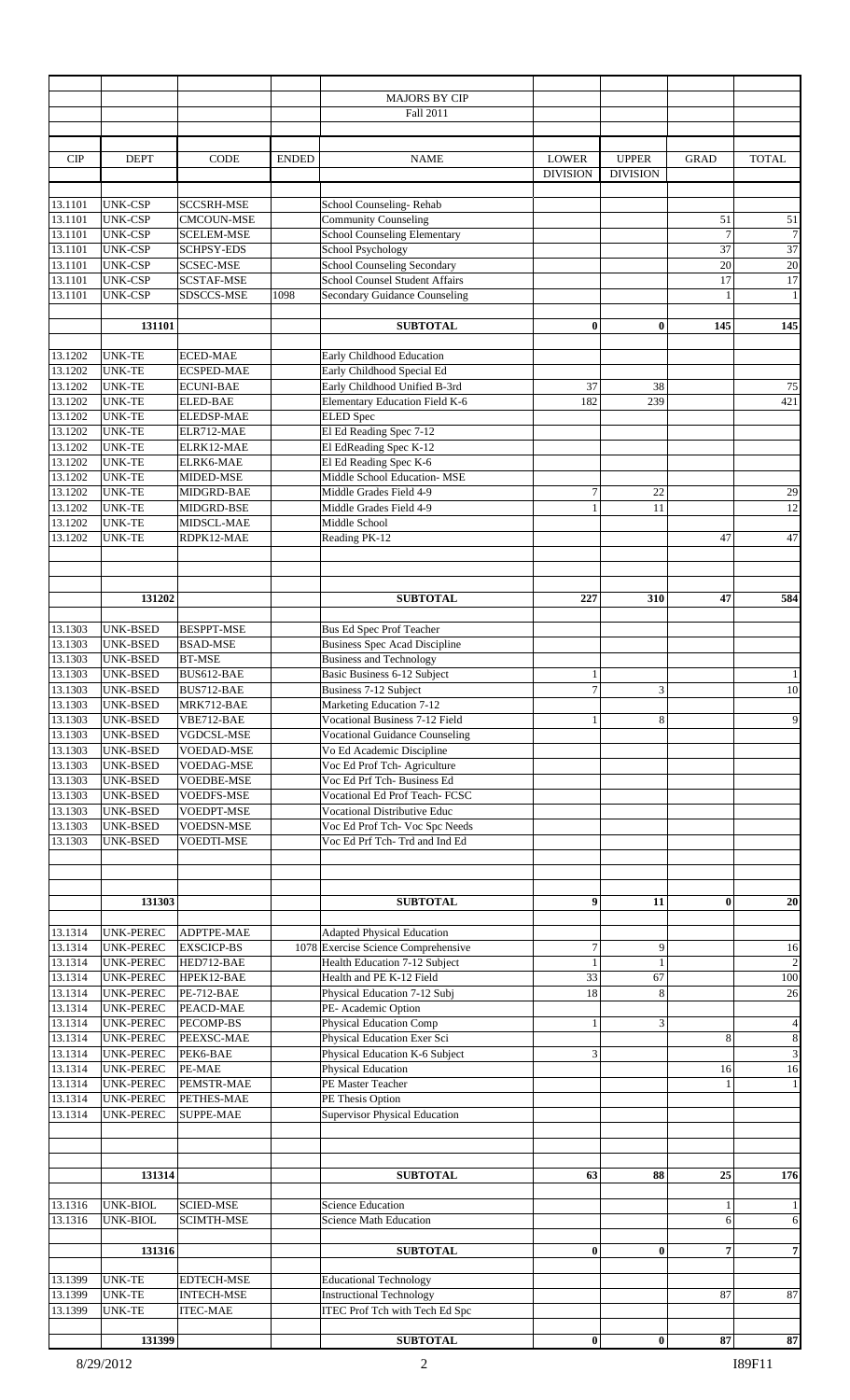|                    |                                    |                                        |              | <b>MAJORS BY CIP</b>                                                |                  |                 |             |                             |
|--------------------|------------------------------------|----------------------------------------|--------------|---------------------------------------------------------------------|------------------|-----------------|-------------|-----------------------------|
|                    |                                    |                                        |              | Fall 2011                                                           |                  |                 |             |                             |
|                    |                                    |                                        |              |                                                                     |                  |                 |             |                             |
|                    |                                    |                                        |              |                                                                     |                  |                 |             |                             |
| <b>CIP</b>         | <b>DEPT</b>                        | <b>CODE</b>                            | <b>ENDED</b> | <b>NAME</b>                                                         | <b>LOWER</b>     | <b>UPPER</b>    | <b>GRAD</b> | <b>TOTAL</b>                |
|                    |                                    |                                        |              |                                                                     | <b>DIVISION</b>  | <b>DIVISION</b> |             |                             |
|                    |                                    |                                        |              |                                                                     |                  |                 |             |                             |
|                    |                                    |                                        |              |                                                                     |                  |                 |             |                             |
| 16.0501            | <b>UNK-GERM</b>                    | GER712-BAE                             |              | German 7-12 Subject                                                 |                  |                 |             |                             |
| 16.0501            | <b>UNK-GERM</b>                    | <b>GERMAN-BA</b>                       |              | German                                                              |                  |                 |             | $\mathbf{1}$                |
| 16.0501            | <b>UNK-GERM</b>                    | <b>GERMAN-MAE</b>                      |              | German Education                                                    |                  |                 |             |                             |
| 16.0501            | <b>UNK-GERM</b>                    | <b>GERMTR-BA</b>                       | 1118         | German Translation and Interp                                       |                  |                 |             |                             |
|                    |                                    |                                        |              |                                                                     |                  |                 |             |                             |
|                    | 160501                             |                                        |              | <b>SUBTOTAL</b>                                                     | $\bf{0}$         | 1               | $\bf{0}$    | $\mathbf{1}$                |
|                    |                                    |                                        |              |                                                                     |                  |                 |             |                             |
| 16.0901            | <b>UNK-FREN</b>                    | <b>FRENCH-BA</b>                       |              | French                                                              | $\overline{2}$   |                 |             | $\,2$                       |
| 16.0901            | <b>UNK-FREN</b>                    | <b>FRENCH-MAE</b>                      |              | <b>French Education</b>                                             |                  |                 |             |                             |
| 16.0901            | <b>UNK-FREN</b>                    | <b>FRENTR-BA</b>                       | 1118         | French Translation and Interp                                       | 1                |                 |             | $\mathbf{1}$                |
| 16.0901            | UNK-FREN                           | FRN712-BAE                             |              | French 7-12 Subject                                                 |                  | $\mathbf{1}$    |             | $\mathbf{1}$                |
|                    |                                    |                                        |              |                                                                     |                  |                 |             |                             |
|                    | 160901                             |                                        |              | <b>SUBTOTAL</b>                                                     | 3                | 1               | $\bf{0}$    | 4                           |
|                    |                                    |                                        |              |                                                                     |                  |                 |             |                             |
|                    |                                    |                                        |              |                                                                     |                  |                 |             |                             |
| 16.0905            | <b>UNK-SPAN</b>                    | <b>ESL-BAE</b>                         | 1118         | English as a Second Lang Subj                                       | 6                | 5               |             | $11\,$                      |
| 16.0905            | <b>UNK-SPAN</b>                    | SPANISH-BA                             |              | Spanish                                                             | 3                | 13              |             | 16                          |
| 16.0905            | <b>UNK-SPAN</b>                    | SPAN-MAE                               |              | <b>Spanish Education</b>                                            |                  |                 | 5           | $\sqrt{5}$                  |
| 16.0905            | <b>UNK-SPAN</b>                    | SPANTR-BA                              |              | Spanish Trans and Interp                                            | $\overline{4}$   | 13              |             | 17                          |
| 16.0905            | <b>UNK-SPAN</b>                    | SPN712-BAE                             |              | Spanish 7-12 Subject                                                | 9                | 13              |             | $22\,$                      |
| 16.0905            | <b>UNK-SPAN</b>                    | SPSPAD-MAE                             |              | Spanish Spec-Acad Discipline                                        |                  |                 |             |                             |
|                    |                                    |                                        |              |                                                                     |                  |                 |             |                             |
|                    | 160905                             |                                        |              | <b>SUBTOTAL</b>                                                     | 22               | 44              | 5           | 71                          |
|                    |                                    |                                        |              |                                                                     |                  |                 |             |                             |
| 19.0499            | <b>UNK-FSID</b>                    | FSTDS-BS                               |              | <b>Family Studies</b>                                               | 16               | 71              |             | 87                          |
| 19.0499            | <b>UNK-FSID</b>                    | <b>INTDS-BS</b>                        |              | <b>Interior Design Comprehensive</b>                                | 20               | 26              |             | 46                          |
|                    |                                    |                                        |              |                                                                     |                  |                 |             |                             |
|                    | 190499                             |                                        |              | <b>SUBTOTAL</b>                                                     | 36               | 97              | $\bf{0}$    | 133                         |
|                    |                                    |                                        |              |                                                                     |                  |                 |             |                             |
| 23.0101            | <b>UNK-ENG</b>                     | ENG712-BAE                             |              | English 7-12 Subject                                                | 19               | 17              |             | 36                          |
| 23.0101            | <b>UNK-ENG</b>                     | <b>ENGAD-MAE</b>                       |              | English Spec- Acad Discipline                                       |                  |                 |             |                             |
| 23.0101            | <b>UNK-ENG</b>                     | ENGLISH-BA                             |              | English                                                             | 22               | 14              |             | 36                          |
| 23.0101            | <b>UNK-ENG</b>                     | <b>ENGLISH-MA</b>                      |              | English                                                             |                  |                 | 8           | $\,8\,$                     |
| 23.0101            | <b>UNK-ENG</b>                     | <b>ENGSPT-MAE</b>                      |              | <b>English Spec-Prof Teaching</b>                                   |                  |                 |             |                             |
| 23.0101            | <b>UNK-ENG</b>                     | <b>ENGWRIT-BA</b>                      |              | <b>English Writing</b>                                              | 8                | 10              |             | 18                          |
| 23.0101            | <b>UNK-ENG</b>                     | LAR712-BAE                             |              | Language Arts 7-12 Field                                            | 8                | 21              |             | $29\,$                      |
| 23.0101            | <b>UNK-ENG</b>                     | WRTG-MFA                               |              | Writing                                                             |                  |                 | 14          | 14                          |
|                    |                                    |                                        |              |                                                                     |                  |                 |             |                             |
|                    | 230101                             |                                        |              | <b>SUBTOTAL</b>                                                     | 57               | 62              | 22          | 141                         |
|                    |                                    |                                        |              |                                                                     |                  |                 |             |                             |
| 23.1304            | <b>UNK-SPCH</b>                    |                                        |              |                                                                     |                  |                 |             |                             |
|                    |                                    | ORGCOMM-BS                             |              | Org Comm Comprehensive                                              | 16               | 36              |             | 52                          |
| 23.1304            | <b>UNK-SPCH</b>                    | ORGRECM-BS                             |              | Organizational Relational Com                                       | $\overline{2}$   | 1               |             | $\ensuremath{\mathfrak{Z}}$ |
| 23.1304            | <b>UNK-SPCH</b>                    | SPC712-BAE                             |              | Speech Communication 7-12 Sub                                       |                  | $\overline{2}$  |             | $\overline{c}$              |
| 23.1304            | <b>UNK-SPCH</b>                    | SPCHCOM-BA                             |              | Speech Communication                                                |                  | $\mathfrak{2}$  |             | $\sqrt{2}$                  |
| 23.1304            | <b>UNK-SPCH</b>                    | SPCHCOM-BS                             |              | Speech Communication                                                |                  | 1               |             | $\mathbf{1}$                |
| 23.1304            | <b>UNK-SPCH</b>                    | SPSAD-MAE                              |              | Speech Comm Spec- Acad Dscp                                         |                  |                 |             |                             |
| 23.1304            | <b>UNK-SPCH</b>                    | SPSPT-MAE                              |              | Speech Comm Spec-Prof Tch                                           |                  |                 |             |                             |
|                    |                                    |                                        |              |                                                                     |                  |                 |             |                             |
|                    | 231304                             |                                        |              | <b>SUBTOTAL</b>                                                     | 18               | 42              | $\bf{0}$    | 60                          |
|                    |                                    |                                        |              |                                                                     |                  |                 |             |                             |
| 24.0102            | <b>UNK</b>                         | DECIDING-U                             |              | Deciding                                                            | 262              | 20              |             | 282                         |
| 24.0102            | $\ensuremath{\text{UNK}}$          | <b>NONDEGREE</b>                       |              | Non-Degree                                                          | 219              | 3               |             | 222                         |
| 24.0102            | <b>UNK</b>                         | NONDEGR-G                              |              | <b>Graduate Non-Degree</b>                                          |                  |                 | 241         | 241                         |
| 24.0102            | <b>UNK</b>                         | PREMASTER                              |              | Pre-Masters Course Work                                             |                  |                 | 3           | $\ensuremath{\mathfrak{Z}}$ |
| 24.0102            | <b>UNK-CFAH</b>                    | <b>GSARTS-BGS</b>                      |              | <b>General Studies</b>                                              | 3                | $\overline{2}$  |             | $\overline{5}$              |
| 24.0102            | <b>UNK-CNSS</b>                    | <b>GENSTD-BGS</b>                      |              | <b>General Studies</b>                                              |                  | 18              |             | 18                          |
| 24.0102            | <b>UNK-CNSS</b>                    | GSSCI-BGS                              |              | <b>General Studies</b>                                              |                  |                 |             |                             |
|                    |                                    |                                        |              |                                                                     |                  |                 |             |                             |
|                    | 240102                             |                                        |              | <b>SUBTOTAL</b>                                                     | 484              | 43              | 244         | 771                         |
|                    |                                    |                                        |              |                                                                     |                  |                 |             |                             |
| 26.0101            | UNK-BIOL                           | BIO712-BSE                             |              | Biology 7-12 Subject                                                | 5                | 10              |             | $15\,$                      |
| 26.0101            | UNK-BIOL                           |                                        |              |                                                                     |                  |                 |             |                             |
| 26.0101            | UNK-BIOL                           | <b>BIOAD-MSE</b><br><b>BIOCOMP-BS</b>  |              | <b>Biology Spec-Acad Discipline</b><br><b>Biology Comprehensive</b> | 85               | 48              |             | 133                         |
| 26.0101            | UNK-BIOL                           | <b>BIOL-BA</b>                         |              |                                                                     |                  |                 |             |                             |
|                    |                                    | <b>BIOL-BS</b>                         |              | <b>Biology</b>                                                      | 19               | 15              |             |                             |
| 26.0101            | UNK-BIOL                           |                                        |              | <b>Biology</b>                                                      |                  |                 | 16          | 34                          |
| 26.0101            | UNK-BIOL                           | <b>BIOLOGY-MS</b><br><b>BIOLONL-MS</b> |              | Biology                                                             |                  |                 | 226         | 16                          |
| 26.0101            | UNK-BIOL                           | <b>BIOPT-MSE</b>                       |              | <b>Biology Online</b>                                               |                  |                 |             | 226                         |
| 26.0101            | UNK-BIOL                           |                                        |              | <b>Biology Spec-Prof Teaching</b>                                   | 5                | 3               |             |                             |
| 26.0101            | UNK-BIOL                           | MOLBIOC-BS                             |              | Molecular Biology Comp                                              |                  |                 |             | $\,8\,$                     |
|                    |                                    |                                        |              |                                                                     | 114              |                 |             |                             |
|                    | 260101                             |                                        |              | <b>SUBTOTAL</b>                                                     |                  | 76              | 242         | 432                         |
|                    |                                    |                                        |              |                                                                     |                  | 9               |             |                             |
| 27.0101            | <b>UNK-MATH</b>                    | MA712F-BSE                             |              | Mathematics 7-12 Field                                              | 15               |                 |             | $24\,$                      |
| 27.0101            | UNK-MATH                           | MA712S-BSE                             | 1118         | Mathematics 7-12 Subject                                            | 24               | 13              |             | 37                          |
| 27.0101<br>27.0101 | <b>UNK-MATH</b><br><b>UNK-MATH</b> | MATH-BA<br><b>MATH-BS</b>              |              | Mathematics<br>Mathematics                                          | $\boldsymbol{7}$ | 5               |             | 12                          |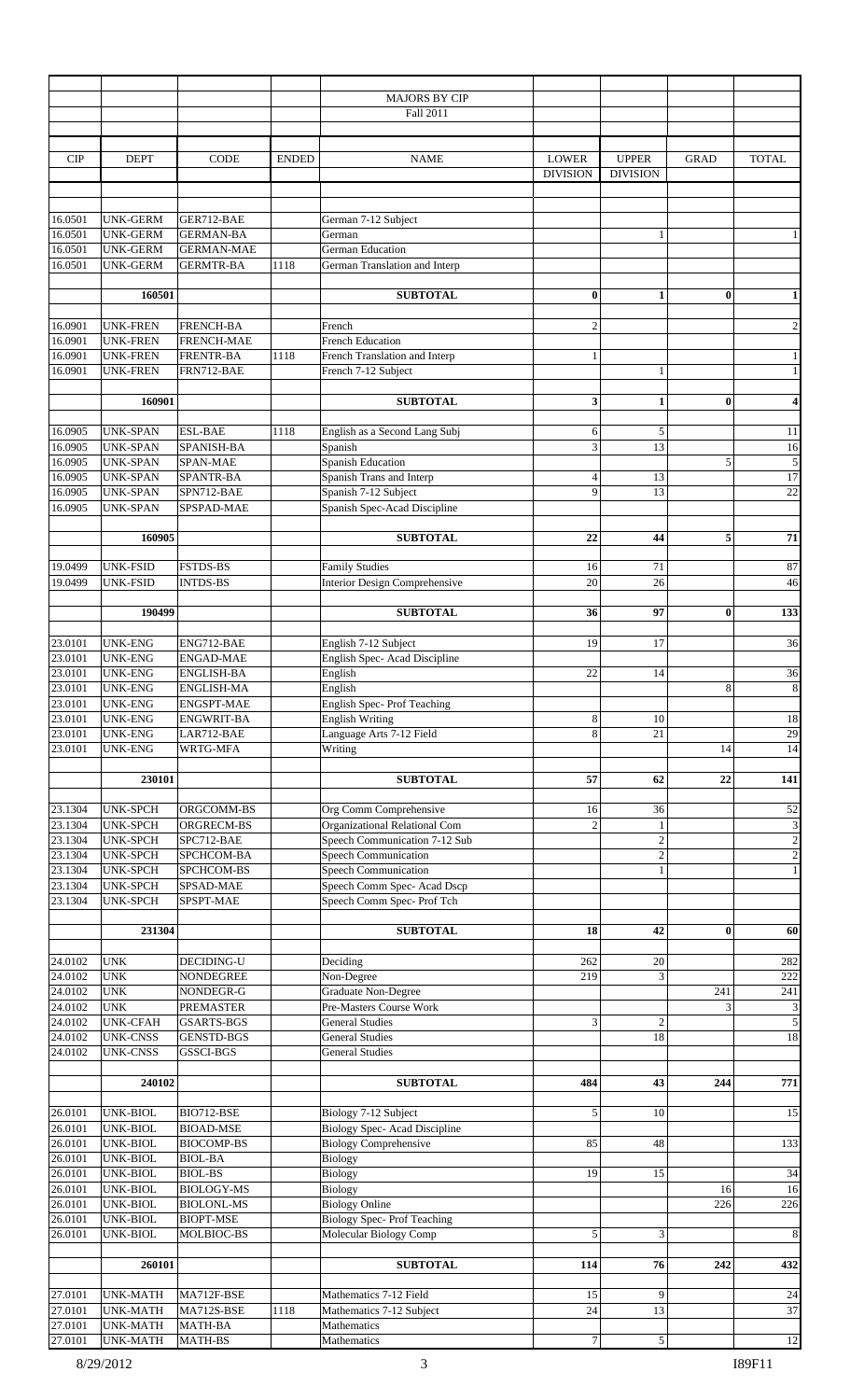|                    |                                    |                                  |              | <b>MAJORS BY CIP</b><br>Fall 2011                        |                                 |                                 |              |                 |
|--------------------|------------------------------------|----------------------------------|--------------|----------------------------------------------------------|---------------------------------|---------------------------------|--------------|-----------------|
|                    |                                    |                                  |              |                                                          |                                 |                                 |              |                 |
| <b>CIP</b>         | <b>DEPT</b>                        | <b>CODE</b>                      | <b>ENDED</b> | <b>NAME</b>                                              | <b>LOWER</b><br><b>DIVISION</b> | <b>UPPER</b><br><b>DIVISION</b> | <b>GRAD</b>  | <b>TOTAL</b>    |
| 27.0101            | <b>UNK-MATH</b>                    | <b>MATHCMP-BS</b>                |              | Mathematics Comprehensive                                | $\overline{c}$                  | 3                               |              | 5               |
| 27.0101            | <b>UNK-MATH</b>                    | <b>MATHED-MSE</b>                |              | <b>Mathematics Education</b>                             |                                 |                                 |              |                 |
| 27.0101            | <b>UNK-MATH</b>                    | MATHSP-MSE                       |              | Math Spec- Academic Discipline                           |                                 |                                 |              |                 |
|                    |                                    |                                  |              |                                                          |                                 |                                 |              |                 |
|                    | 270101                             |                                  |              | <b>SUBTOTAL</b>                                          | 48                              | 30                              | $\bf{0}$     | 78              |
| 31.0101            | <b>UNK-PEREC</b>                   | <b>ATHLTRN-BS</b>                |              | <b>Athletic Training Comp</b>                            | 51                              | 21                              |              | 72              |
| 31.0101            | UNK-PEREC                          | <b>EXFITWL-BS</b>                |              | Exer Sci Fit and Wellnes Comp                            | 31                              | $22\,$                          |              | $\overline{53}$ |
| 31.0101            | UNK-PEREC                          | <b>EXSCI-BS</b>                  |              | <b>Exercise Science</b>                                  | 48                              | 71                              |              | 119             |
| 31.0101            | <b>UNK-PEREC</b>                   | <b>RECMNGT-BS</b>                |              | <b>Recreation Management</b>                             | $\overline{\mathbf{3}}$         | 6                               |              | 9               |
| 31.0101            | UNK-PEREC                          | <b>REPATO-BS</b>                 |              | Rec Park Tourism Manag Comp                              | 13                              | 40                              |              | 53              |
|                    | 310101                             |                                  |              | <b>SUBTOTAL</b>                                          | 146                             | 160                             | $\bf{0}$     | 306             |
|                    |                                    |                                  |              |                                                          |                                 |                                 |              |                 |
| 31.0504<br>31.0504 | UNK-PEREC                          | SPTADMC-BS                       | 1118         | <b>Sports Administration Comp</b>                        | 12<br>$\overline{25}$           | 13                              |              | $25\,$<br>50    |
|                    | <b>UNK-PEREC</b>                   | SPTADMN-BS                       | 1118         | Sports Administration                                    |                                 | 25                              |              |                 |
|                    | 310504                             |                                  |              | <b>SUBTOTAL</b>                                          | 37                              | 38                              | $\bf{0}$     | 75              |
|                    |                                    |                                  |              |                                                          |                                 |                                 |              |                 |
| 38.0101            | UNK-PHIL                           | PHIL-BA                          |              | Philosophy                                               | $\sqrt{2}$                      | 3                               |              | 5               |
|                    | 380101                             |                                  |              | <b>SUBTOTAL</b>                                          | $\mathbf{2}$                    | 3                               | $\bf{0}$     | 5               |
|                    |                                    |                                  |              |                                                          |                                 |                                 |              |                 |
| 40.0501            | <b>UNK-CHEM</b>                    | <b>CHEM-BA</b>                   |              | Chemistry                                                | 3                               | 3                               |              | 6               |
| 40.0501            | <b>UNK-CHEM</b>                    | <b>CHEM-BS</b>                   |              | Chemistry                                                |                                 |                                 |              |                 |
| 40.0501<br>40.0501 | <b>UNK-CHEM</b><br><b>UNK-CHEM</b> | CHM712-BSE<br>CHMCOMP-BS         |              | Chemistry 7-12 Subject<br><b>Chemistry Comprehensive</b> | 3<br>26                         | 18                              |              | 3<br>44         |
| 40.0501            | <b>UNK-CHEM</b>                    | PROCHEM-BS                       |              | Professional Chemist Comp                                | $\mathbf{1}$                    | 6                               |              | $\overline{7}$  |
|                    |                                    |                                  |              |                                                          |                                 |                                 |              |                 |
|                    | 400501                             |                                  |              | <b>SUBTOTAL</b>                                          | 33                              | 27                              | $\bf{0}$     | 60              |
| 40.0801            | <b>UNK-PHYS</b>                    | <b>ARCH</b>                      |              | Architecture                                             | 1                               |                                 |              |                 |
| 40.0801            | <b>UNK-PHYS</b>                    | <b>ENGINEER</b>                  |              | Engineering                                              | 10                              |                                 |              | $10\,$          |
| 40.0801            | <b>UNK-PHYS</b>                    | <b>METEOR</b>                    |              | Meteorology                                              | $\boldsymbol{2}$                |                                 |              | $\overline{2}$  |
| 40.0801            | <b>UNK-PHYS</b>                    | PHS712-BSE                       | 1118         | Physical Science 7-12 Field                              | $\overline{4}$                  | 7                               |              | $11\,$          |
| 40.0801            | <b>UNK-PHYS</b>                    | PHY712-BSE                       |              | Physics 7-12 Subject                                     |                                 | $\mathbf{1}$                    |              | $\frac{1}{2}$   |
| 40.0801            | <b>UNK-PHYS</b>                    | PHYCOMP-BS                       |              | Physics Comprehensive                                    | $\mathbf{1}$                    | 6                               |              | $\overline{7}$  |
| 40.0801            | <b>UNK-PHYS</b>                    | PHYS-BA                          |              | Physics                                                  |                                 |                                 |              |                 |
| 40.0801<br>40.0801 | <b>UNK-PHYS</b><br><b>UNK-PHYS</b> | PHYS-BS<br>PHYSCI-BA             |              | Physics<br>Physical Science                              | 9                               | $\overline{4}$                  |              | 13              |
| 40.0801            | <b>UNK-PHYS</b>                    | PHYSCI-BS                        |              | Physical Science                                         | $\mathbf{1}$                    | $\mathbf{1}$                    |              | $\sqrt{2}$      |
|                    |                                    |                                  |              |                                                          |                                 |                                 |              |                 |
|                    | 400801                             |                                  |              | <b>SUBTOTAL</b>                                          | 28                              | 19                              | $\bf{0}$     | 47              |
| 42.0101            | UNK-PSY                            | PSY712-BAE                       |              | Psychology 7-12 Subject                                  | $\sqrt{2}$                      | $\sqrt{2}$                      |              | $\overline{4}$  |
| 42.0101            | UNK-PSY                            | <b>PSYBIOL-BS</b>                |              | Psychobiology                                            | 13                              | 15                              |              | $28\,$          |
| 42.0101            | UNK-PSY                            | PSYCH-BA                         |              | Psychology                                               | 10                              | 11                              |              | $21\,$          |
| 42.0101            | UNK-PSY                            | PSYCH-BS                         |              | Psychology                                               | 80                              | 56                              |              | 136             |
| 42.0101            | UNK-PSY                            | PSYCOMP-BS                       |              | Psychology Comprehensive                                 | 3                               | 13                              |              | 16              |
|                    | 420101                             |                                  |              | <b>SUBTOTAL</b>                                          | 108                             | 97                              | $\bf{0}$     | 205             |
|                    |                                    |                                  |              |                                                          |                                 |                                 |              |                 |
| 43.0104<br>43.0104 | <b>UNK-CJUS</b>                    | $CJ-BS$                          |              | Criminal Justice                                         | 70<br>30                        | 53                              |              | 123             |
|                    | <b>UNK-CJUS</b>                    | <b>CJCOMP-BS</b>                 |              | Criminal Justice Comprehensive                           |                                 | 38                              |              | 68              |
|                    | 430104                             |                                  |              | <b>SUBTOTAL</b>                                          | 100                             | 91                              | $\bf{0}$     | 191             |
|                    |                                    |                                  |              |                                                          |                                 |                                 |              |                 |
| 44.0701            | UNK-SOWK                           | SOCWKC-BS                        |              | Social Work Comprehensive                                | 62                              | 78                              |              | 140             |
|                    | 440701                             |                                  |              | <b>SUBTOTAL</b>                                          | 62                              | 78                              | $\bf{0}$     | 140             |
|                    |                                    |                                  |              |                                                          |                                 |                                 |              |                 |
| 45.0601            | <b>UNK-ECON</b>                    | <b>BSECON-BS</b>                 |              | <b>Business Economics Comp</b>                           | 5                               | 11                              |              | 16              |
| 45.0601<br>45.0601 | <b>UNK-ECON</b><br><b>UNK-ECON</b> | <b>ECON-BA</b><br><b>ECON-BS</b> |              | Economics<br>Economics                                   | $\sqrt{2}$<br>3                 | 10<br>$\mathbf{1}$              |              | 12<br>4         |
|                    |                                    |                                  |              |                                                          |                                 |                                 |              |                 |
|                    | 450601                             |                                  |              | <b>SUBTOTAL</b>                                          | 10                              | 22                              | $\bf{0}$     | 32              |
|                    |                                    |                                  |              |                                                          |                                 |                                 |              |                 |
| 45.0701<br>45.0701 | <b>UNK-GEOG</b><br><b>UNK-GEOG</b> | GEO712-BAE<br>GEO712-BSE         |              | Geography 7-12 Subject<br>Geography 7-12 Subject         | $\mathbf{1}$                    |                                 |              | 1 <sup>1</sup>  |
| 45.0701            | <b>UNK-GEOG</b>                    | GEOG-BA                          |              | Geography                                                | $\mathbf{1}$                    | 3                               |              | $\overline{4}$  |
| 45.0701            | <b>UNK-GEOG</b>                    | GEOG-BS                          |              | Geography                                                | $\overline{4}$                  | $\mathbf{1}$                    |              | $\mathbf{5}$    |
| 45.0701            | UNK-GEOG                           | <b>GEOGIS-BS</b>                 |              | Geography and GIScience                                  | $\mathbf{1}$                    | 3                               |              | 4 <sub>1</sub>  |
| 45.0701            | <b>UNK-GEOG</b>                    | <b>GISSPAN-BS</b>                | 1078         | Geography GIS-Spatial Analysis                           |                                 |                                 |              |                 |
|                    | 450701                             |                                  |              | <b>SUBTOTAL</b>                                          | 7                               | 7.                              | $\mathbf{0}$ | 14              |
|                    |                                    |                                  |              |                                                          |                                 |                                 |              |                 |

ı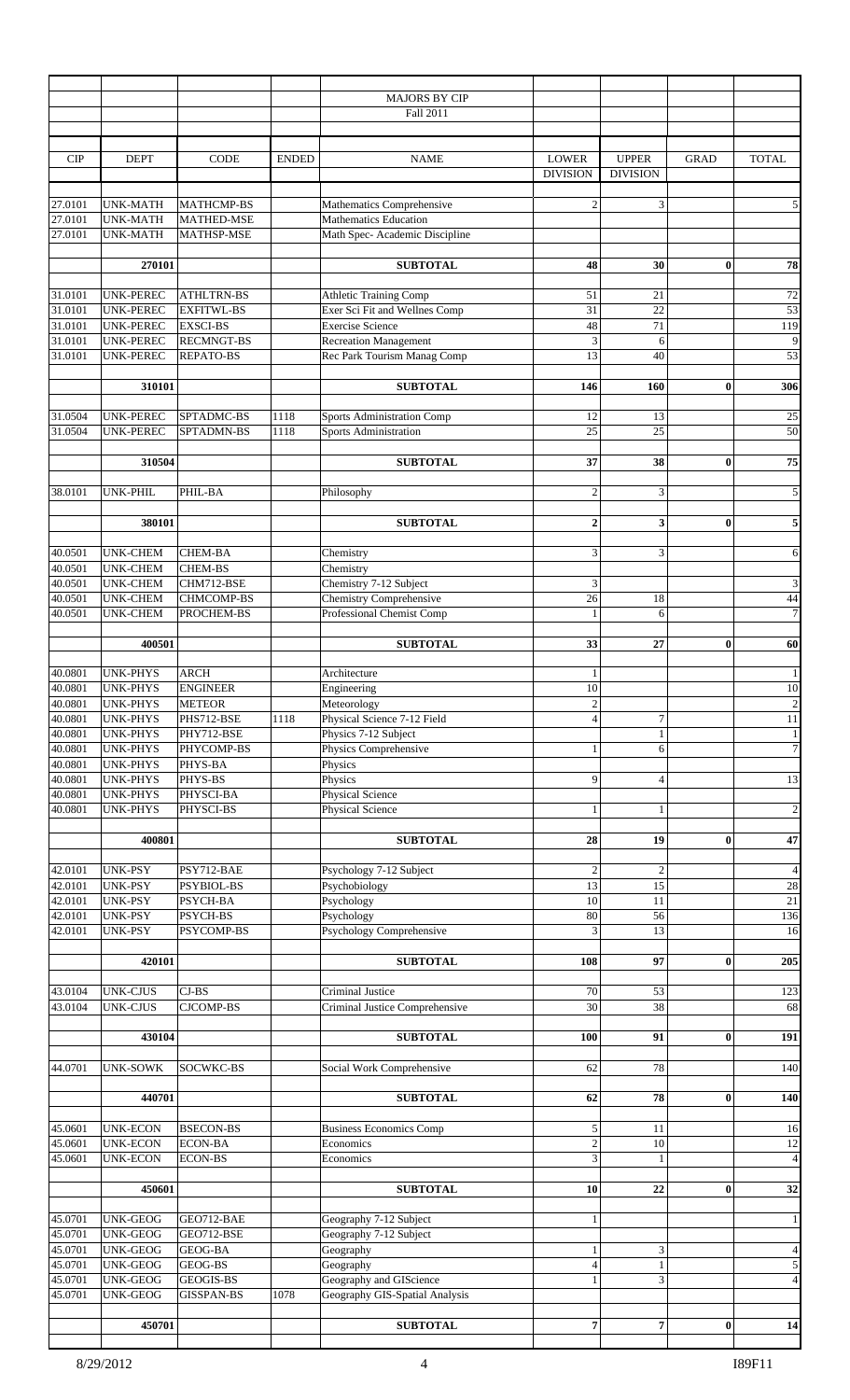|                    |                                    |                                       |              | <b>MAJORS BY CIP</b>                                   |                                 |                                 |             |                                    |
|--------------------|------------------------------------|---------------------------------------|--------------|--------------------------------------------------------|---------------------------------|---------------------------------|-------------|------------------------------------|
|                    |                                    |                                       |              | Fall 2011                                              |                                 |                                 |             |                                    |
| CIP                | <b>DEPT</b>                        | CODE                                  | <b>ENDED</b> | <b>NAME</b>                                            | <b>LOWER</b><br><b>DIVISION</b> | <b>UPPER</b><br><b>DIVISION</b> | <b>GRAD</b> | <b>TOTAL</b>                       |
| 45.0901            | <b>UNK-INTS</b>                    | <b>INTLSTD-BA</b>                     |              | <b>International Studies</b>                           | 11                              | 15                              |             | 26                                 |
|                    | 450901                             |                                       |              | <b>SUBTOTAL</b>                                        | 11                              | 15                              | $\bf{0}$    | 26                                 |
|                    |                                    |                                       |              |                                                        |                                 |                                 |             |                                    |
| 45.1001            | <b>UNK-PSCI</b>                    | PSC712-BAE                            |              | Political Science 7-12 Subject                         |                                 |                                 |             |                                    |
| 45.1001<br>45.1001 | <b>UNK-PSCI</b><br><b>UNK-PSCI</b> | <b>LAW</b><br>PSCI-BA                 |              | Law<br><b>Political Science</b>                        | 6<br>3                          | 6                               |             | 6<br>$\overline{9}$                |
| 45.1001            | <b>UNK-PSCI</b>                    | PSCI-BS                               |              | <b>Political Science</b>                               | 14                              | 18                              |             | $\overline{32}$                    |
| 45.1001            | <b>UNK-PSCI</b>                    | <b>PUBADMN-BS</b>                     |              | <b>Public Administration</b>                           |                                 | $\mathbf{1}$                    |             | $1\,$                              |
|                    |                                    |                                       |              |                                                        |                                 |                                 |             |                                    |
|                    | 451001                             |                                       |              | <b>SUBTOTAL</b>                                        | 23                              | 25                              | $\bf{0}$    | 48                                 |
| 45.1101            | UNK-SOC                            | SOC712-BAE                            |              | Sociology 7-12 Subject                                 |                                 |                                 |             |                                    |
| 45.1101            | UNK-SOC                            | SOC-BA                                |              | Sociology                                              | $\sqrt{5}$                      | $\overline{4}$                  |             | $\boldsymbol{9}$                   |
| 45.1101            | UNK-SOC                            | SOC712-BSE                            |              | Sociology 7-12 Subject                                 | $\mathbf{1}$                    |                                 |             | $\overline{1}$                     |
| 45.1101            | <b>UNK-SOC</b>                     | SOC-BS                                |              | Sociology                                              | 3                               | 8                               |             | 11                                 |
|                    | 451101                             |                                       |              | <b>SUBTOTAL</b>                                        | 9                               | 12                              | $\bf{0}$    | ${\bf 21}$                         |
|                    |                                    |                                       |              |                                                        |                                 |                                 |             |                                    |
| 50.0501<br>50.0501 | <b>UNK-THEA</b><br><b>UNK-THEA</b> | THEATRE-BA<br>THR712-BAE              |              | Theatre<br>Theatre 7-12 Subject                        | 11<br>$\mathbf{1}$              | 15<br>$\overline{2}$            |             | $26\,$<br>$\overline{3}$           |
|                    | 500501                             |                                       |              | <b>SUBTOTAL</b>                                        | 12                              | 17                              | $\bf{0}$    | 29                                 |
| 50.0701            | <b>UNK-ART</b>                     | ARTHIST-BA                            |              |                                                        |                                 | 1                               |             | $\sqrt{2}$                         |
| 50.0701            | <b>UNK-ART</b>                     | ARTK12-BAE                            |              | Art History<br>Art K-12 Field                          | $\mathbf{1}$<br>23              | 21                              |             | 44                                 |
| 50.0701            | <b>UNK-ART</b>                     | <b>ART-MAE</b>                        |              | <b>Art Education</b>                                   |                                 |                                 | 5           | $\sqrt{5}$                         |
| 50.0701            | <b>UNK-ART</b>                     | <b>ARTONL-MAE</b>                     |              | Art Online                                             |                                 |                                 | 52          | 52                                 |
| 50.0701            | <b>UNK-ART</b>                     | <b>ARTPT-MAE</b>                      |              | Art Spec-Prof Teacher                                  |                                 |                                 |             |                                    |
| 50.0701            | <b>UNK-ART</b>                     | ARTSP-MAE                             |              | Art Spec- Acad Discipline                              |                                 |                                 |             |                                    |
| 50.0701<br>50.0701 | <b>UNK-ART</b><br><b>UNK-ART</b>   | STUART-BFA<br>STUDART-BA              |              | Studio Art Comprehensive<br>Studio Art                 | 10<br>6                         | 12<br>$\overline{7}$            |             | 22<br>13                           |
| 50.0701            | <b>UNK-ART</b>                     | VISCMD-BFA                            |              | Visual Comm and Design Comp                            | 46                              | 50                              |             | 96                                 |
|                    |                                    |                                       |              |                                                        |                                 |                                 |             |                                    |
| 50.0901            | 500701<br><b>UNK-MUS</b>           | <b>MSAD-MAE</b>                       |              | <b>SUBTOTAL</b><br>Music Spec- Acad Discipline         | 86                              | 91                              | 57          | 234                                |
| 50.0901            | <b>UNK-MUS</b>                     | MUSIC-BA                              |              | Music                                                  | $\overline{4}$                  |                                 |             | $\sqrt{5}$                         |
| 50.0901            | <b>UNK-MUS</b>                     | MUSIC-BM                              |              | Music Comprehensive                                    | 12                              | 17                              |             | 29                                 |
| 50.0901            | <b>UNK-MUS</b>                     | MUSIC-MAE                             |              | Music Education                                        |                                 |                                 | 6           | $\sqrt{6}$                         |
| 50.0901            | <b>UNK-MUS</b>                     | MUSICTH-BM                            | 1118         | Musical Theatre Comprehensive                          | $\overline{4}$                  | $\overline{4}$                  |             | $\overline{\bf 8}$                 |
| 50.0901<br>50.0901 | <b>UNK-MUS</b><br><b>UNK-MUS</b>   | MUSK12-BAE<br>MUSPERF-BM              | 1118         | Music K-12 Field<br>Music Performance Comp             | 31<br>$\boldsymbol{7}$          | 23<br>11                        |             | $\overline{54}$<br>18              |
| 50.0901            | <b>UNK-MUS</b>                     | <b>MUSTHRP</b>                        |              | Music Therapy                                          | $\mathbf{1}$                    |                                 |             | $\,1\,$                            |
|                    |                                    |                                       |              |                                                        |                                 |                                 |             |                                    |
|                    | 500901                             |                                       |              | <b>SUBTOTAL</b>                                        | 59                              | 56                              | 6           | 121                                |
| 51.0201            | <b>UNK-CDIS</b>                    | <b>CDIS-BSE</b>                       |              | <b>Communication Disorders</b>                         | 38                              | 43                              |             | 81                                 |
| 51.0201            | <b>UNK-CDIS</b>                    | SPPATH-MSE                            |              | Speech Language Pathology                              |                                 |                                 | 35          | 35                                 |
|                    | 510201                             |                                       |              | <b>SUBTOTAL</b>                                        | 38                              | 43                              | 35          | 116                                |
|                    |                                    |                                       |              |                                                        |                                 |                                 |             |                                    |
| 51.0999            | UNK-HSCI                           | <b>HSCI-BS</b>                        |              | <b>Health Science</b>                                  | 11                              | -1                              |             | 12                                 |
| 51.0999<br>51.0999 | UNK-HSCI<br>UNK-HSCI               | <b>MEDTECH-BS</b><br><b>RADIOG-BS</b> |              | Medical Technology Comp<br>Radiography Comprehensive   | 8<br>55                         | 6<br>32                         |             | 14<br>87                           |
| 51.0999            | UNK-HSCI                           | <b>RESTHPY-BS</b>                     |              | Respiratory Therapy Comp                               | 8                               | 8                               |             | 16                                 |
|                    | 510999                             |                                       |              | <b>SUBTOTAL</b>                                        | 82                              | 47                              | $\bf{0}$    | 129                                |
| 51.1199            |                                    |                                       |              | Cardovascular Perfusion                                |                                 |                                 |             |                                    |
| 51.1199            | UNK-HSCI<br>UNK-HSCI               | <b>CARDVASPER</b><br><b>CHIRO</b>     |              | Chiro Osteopathy Podiatry                              | 10                              | 3                               |             | 13                                 |
| 51.1199            | UNK-HSCI                           | <b>DENTAL</b>                         |              | Dental                                                 | 13                              | 1                               |             | 14                                 |
| 51.1199            | UNK-HSCI                           | <b>DENTHYG</b>                        |              | Dental Hygiene                                         | 9                               | $\overline{2}$                  |             | 11                                 |
| 51.1199            | <b>UNK-HSCI</b>                    | <b>FOODSCI</b>                        | 1118         | Food Science                                           | $\mathbf{1}$                    |                                 |             | 1                                  |
| 51.1199<br>51.1199 | UNK-HSCI                           | <b>MEDICAL</b>                        |              | Medical                                                | 46<br>3                         | 6                               |             | 52                                 |
| 51.1199            | UNK-HSCI<br><b>UNK-HSCI</b>        | <b>MORT</b><br>NUCMEDTECH             |              | <b>Mortuary Science</b><br>Nuclear Medicine Technology |                                 |                                 |             | $\overline{3}$<br>$\boldsymbol{0}$ |
| 51.1199            | UNK-HSCI                           | <b>NURS</b>                           |              | Pre-Nursing                                            | 140                             | 25                              |             | 165                                |
| 51.1199            | <b>UNK-HSCI</b>                    | <b>NURSUNMC</b>                       |              | Nursing UNMC                                           |                                 |                                 |             | $\boldsymbol{0}$                   |
| 51.1199            | UNK-HSCI                           | <b>OCCUPATION</b>                     |              | Occupational Therapy                                   | 8                               | 1                               |             | $\mathbf{9}$                       |
| 51.1199            | UNK-HSCI                           | <b>OPTOMETRY</b>                      |              | Optometry                                              | $\overline{7}$                  |                                 |             | $\boldsymbol{7}$                   |
| 51.1199<br>51.1199 | <b>UNK-HSCI</b><br>UNK-HSCI        | PHARM<br>PHYASST                      |              | Pharmacy<br>Physician Assistant                        | 18<br>8                         | 1                               |             | 19<br>$\,8\,$                      |
| 51.1199            | UNK-HSCI                           | <b>PHYTHRPY</b>                       |              | Physical Therapy                                       | 35                              | 3                               |             | 38                                 |
| 51.1199<br>51.1199 | <b>UNK-HSCI</b>                    | <b>RADTECH</b>                        |              | Radiologic Technology                                  | $\mathcal{L}$                   | $\overline{\mathbf{c}}$         |             |                                    |
|                    | <b>UNK-HSCI</b>                    | <b>VETMED</b>                         |              | Veterinary Medicine                                    | 19                              | $\overline{3}$                  |             | $22\,$                             |